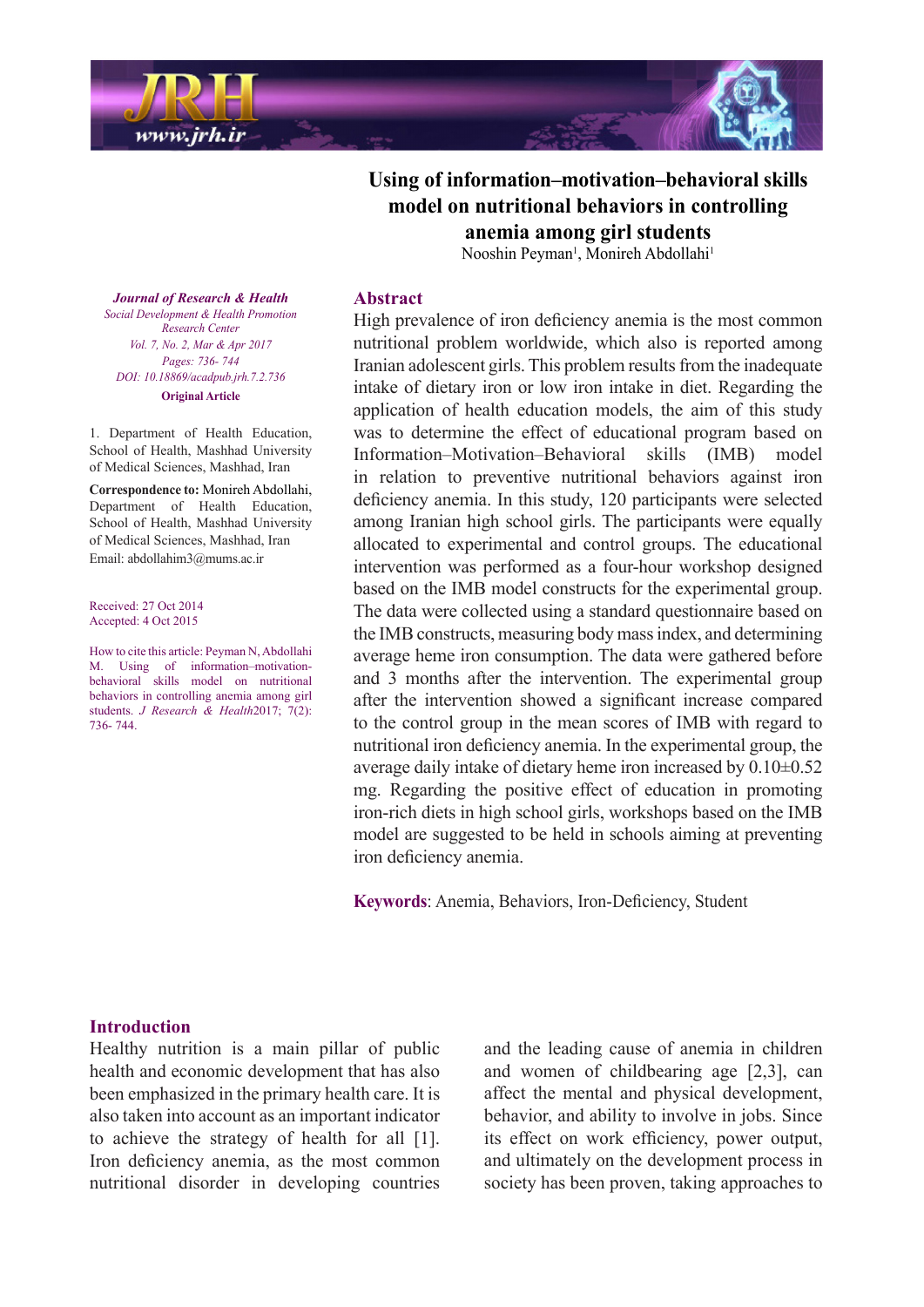prevent anemia is necessary especially in the age group of teenage girls due to rapid growth, puberty, and menstruation [4]. The world health organization estimates that more than a third of the world's population suffers from anemia [5]. Studies in Iran have reported that  $30$  to  $50$ percent of women across the country suffer from iron deficiency anemia [3]. It seems improving women's nutritional status before marriage and pregnancy, as a way to control and prevent anemia, can reduce the prevalence of anemia in pregnancy and decrease fetal complications [6]. According to a literature review, several attempts worldwide have been accomplished to identify the patterns and eating habits effective in the prevention of iron deficiency anemia among women of childbearing age  $[7,8]$ .

Strategies for declining anemia include dietary supplementation, iron fortification, and dietary patterns modification. Improving the bioavailability of iron can have a significant role in the quality of iron intake by food  $[9]$ . Iron deficiency is related to the actual amount of iron in food and iron bioavailability. The bioavailability is affected by both dietary factors and biological factors of host. Reforming dietary regime is an approach to improve the amount of iron ingested and its bioavailability as well [10]. Studies have shown that an increase in awareness of community about iron sources, factors affecting iron absorption in body, and iron deficiency anemia can result in modifying the pattern of food consumption, increasing iron intake, and eventually reducing the prevalence of iron deficiency anemia [11]. Nutrition education is referred to any educational strategy designed to facilitate decision-making in food choices and behave healthily in nutrition that result in health and welfare [4]. Nutrition education program in school is a way to raise awareness, attitudes, and modify the wrong behaviors in nutrition .[12,13]

The students should be provided by training, knowledge, and skills to be able to select appropriate nutrition leading to the improved health  $[14]$ . Consultants expect a rising awareness leading to the improved performance, however some studies have shown that despite the high level of knowledge, good practice have not been always observed  $[15-17]$ .

It is worth noting that the use of theory and models can increase the likelihood of behavior change as a result of educational interventions and helps to identify individual features and surrounding environment that are effective in behavior. Therefore, theories and models of behavior change can play a crucial role in the design and evaluation of comprehensive educational programs [18]. One way to change dietary habits in people is change of their attitude  $[19]$ . The theories are nicely able to determine the characteristics, beliefs, and personal values that are associated with various health behaviors and may help participant to change an unhealthy behavior. Investigators have utilized the Information-Motivation–Behavioral Skills (IMB) model as a theoretical foundation for behavior change [20]. Similar to other behavior change models, IMB incorporates three major constructs that theoretically interact with each other, leading to the behavioral outcome. Each construct of IMB (information, motivation, and behavioral skills) includes subcontracts as the basis for tailoring the model to an individual health-<br>related behavior.

deficiency anemia prevention, the information In explaining the nutritional behavior of ironconstruct includes detailed information about preventive nutrition against iron deficiency anemia  $(e.g.$  iron intake is necessary to prevent iron-deficiency anemia), information about how to do the desired behavior (e.g. knowledge on iron-rich foods) as well as assumptions and misconceptions about the behavior (e.g. consumption of iron and tea at the same time) and ultimately effective information about behavior (e.g. consumption  $of$  iron and vitamin  $C$  at the same time).

The motivation construct is divided into two sub-units: personal motivation including attitude toward personal performance, assessment, and consequences of doing a behavior (e.g. daily consumption of iron tablet is inconvenient) and social motivation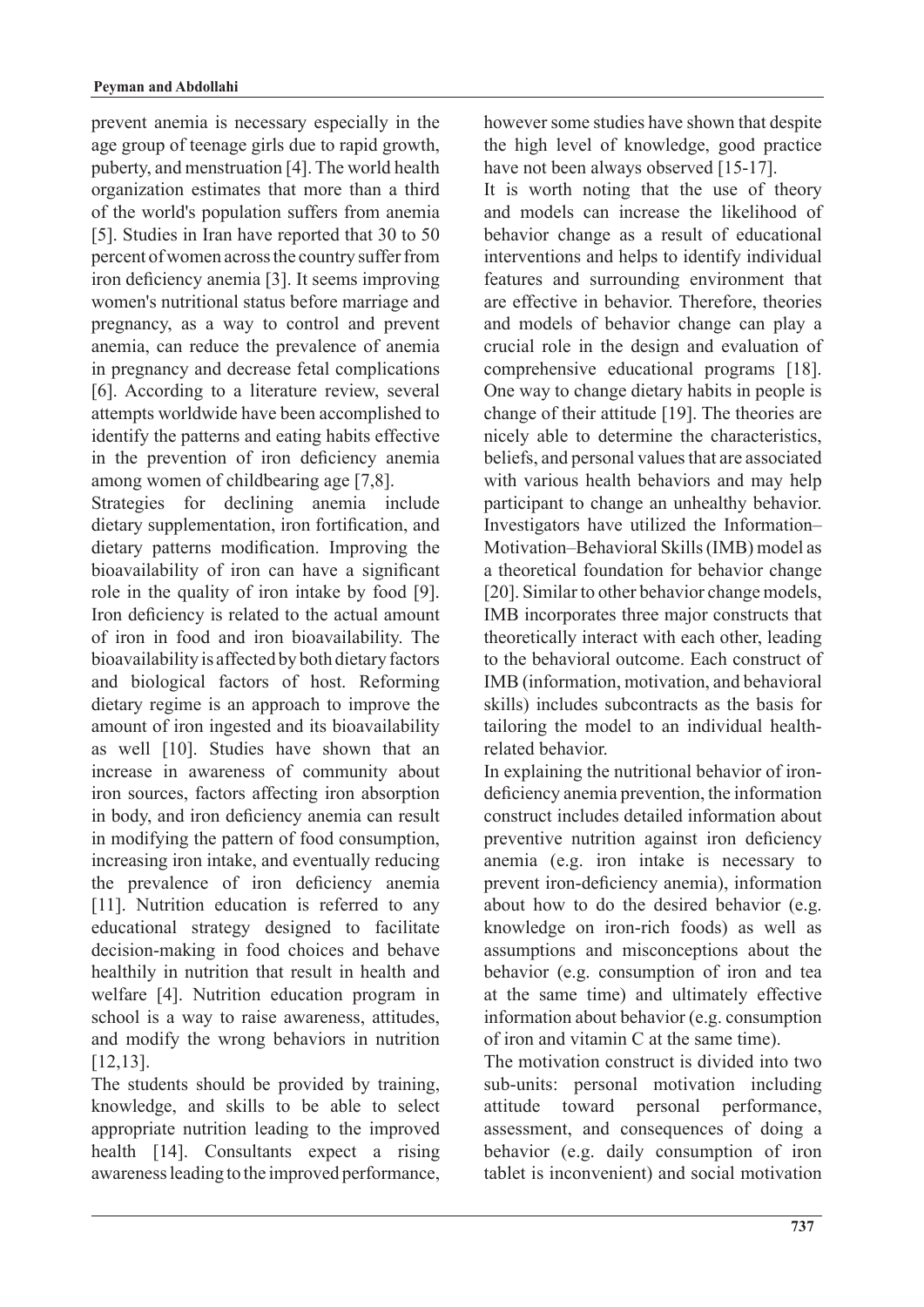known as social protection (e.g. regarding the share of iron-rich food in the family food basket) [21].

The constructs of behavioral skills includes

the ability to engage in the behavior (e.g. the ability to identify and select iron sources) and the effect of self-confidence (the ability to understand the behavior)  $[22]$  (Figure 1).



*Figure 1 Compliance of information, motivation, and behavioral skills model constructs with preventive students in anemia against behaviors nutritional*

Due to unsatisfactory practice among students in regard to nutrition and the effect of nutrition education using educational models. The aim of this study was to determine the effect of educational program based on IMB model in relation to preventive nutritional behaviors against iron deficiency anemia among Iranian female high school students.

## **Method**

In this quasi-experimental research, according to a pilot study, a sample size of 120 was calculated at the confidence level of  $95%$ . The participants were equally allocated to the experimental and control groups. The inclusion criteria composed of Iranian female students being studied in high schools of Mashhad, Iran in 2013-14, agreed to participate in the study, and not having congenital anemia and/or minor thalassemia. The exclusion criteria included students with unfinished questionnaire, absent in the training session, or moved the high school.

The multi-stage cluster sampling was used to select the participants. Initially, one health center was selected randomly among the city health centers in Mashhad. Then, two female high schools were randomly selected among the high schools under the cover of Samen health center. Finally, several first-grade classes were selected randomly in each school. After coordination with school officials.  $60$ students from one school were enrolled as the experimental group and 60 from another school as the control group. The participants involved in the study provided that they signed the consent form. They also were assured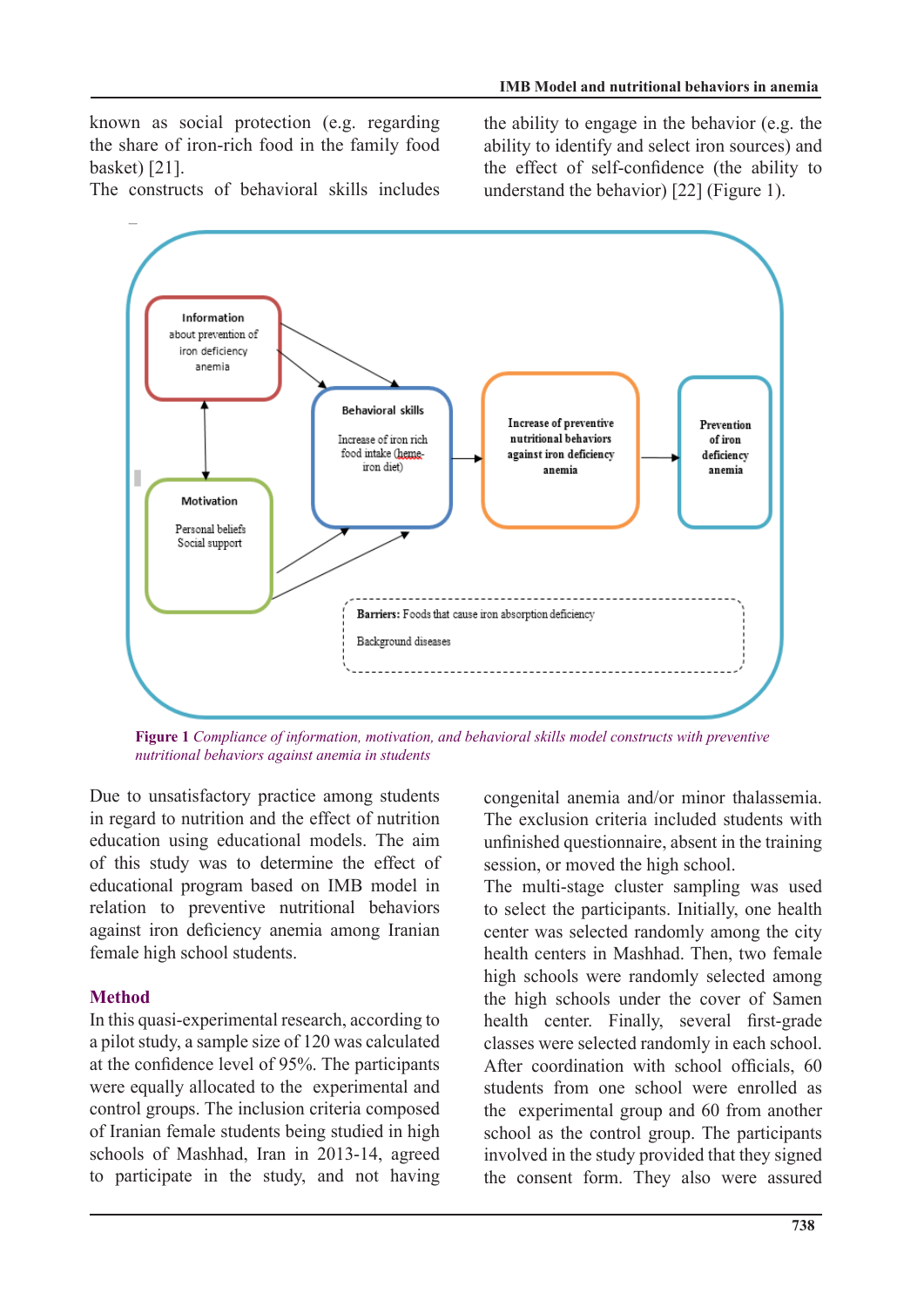about confidentiality of information. Then, the questionnaires were distributed among the experimental and control groups and data on weight, height, and average heme iron intake were recorded.

For data collection, a standard questionnaire was used, which was designed based on the IMB model in three parts. The first part included 16 questions related to the information construct with a minimum score of 16 and maximum of 80. The second part comprised 14 questions related to the motivation construct with a minimum score of 14 and maximum of 70. The third part consisted of 9 questions related to the behavioral skills construct with a minimum score of 9 and maximum of  $45\,$  A five-point Likert scale was used to score the questions. The questionnaire was evaluated by experts in the field of health education and their comments were applied to generate a valid survey. The reliability of questionnaire was confirmed in a pilot study by Cronbach's alpha values of 0.85 for the information construct,  $0.77$  for the motivation construct, and  $0.80$  for the behavioral skills construct. The data on the average heme iron intake were collected using food frequency questionnaire (FFQ) that has been confirmed in reliability and validity in previous studies [23].

A calibrated portable analog scale was used to measure the weight of participants. The height was measured in centimeter.

The intervention program, developed for preventive nutritional behavior against iron deficiency anemia, was held as a 4-hour workshop hosted by experts in health education. At the beginning of workshop, the instructors and educational objectives were introduced. For better communication, the students were organized in three roundtable groups and discussed about the definition of iron deficiency anemia, root causes, and consequences in adolescence. In conclusion of this stage, the instructor described the wrong beliefs about iron deficiency anemia. Next, the symptoms of diagnosis, different phases of iron deficiency, required amount of iron in body, iron sources and the factors that increase or decrease iron uptake in the body were explained.

The ways of having rich daily diet in iron and preventing iron deficiency anemia were enumerated in group discussion. In addition, educational leaflets and pamphlets prepared by the instructors were presented to the students. They were also asked to transfer the workshop trainings to their families. Meanwhile, iron tablets were delivered to the students while they had been learned practically how to use iron tablet (as a way to prevent iron deficiency). The students were encouraged to use iron tablets weekly by engaging in a purposeful play.

Three months later, the questionnaires were distributed to the experimental and control groups and the data were collected again. In this study, we tried to increase the effect of training by using educational aiding tools such as white boards, booklets, pamphlets, power point slides, and bright colors that stimulated the students to participate in the learning process. The educational pamphlets were distributed to the control group at the end of the study. Finally, the data were analyzed by SPSS-19 using statistical tests such as independent t-test and paired t-test at the significance level of  $p<0.05$ .

## **Results**

The mean of Body Mass Index (BMI) in the experimental and control groups were  $21.1\pm3.8$ and  $20.7\pm4.5$ , respectively. Approximately,  $60\%$  of students were in the normal range of weight and two groups were matched in terms of this variable ( $p=0.98$ ). The mean score of information construct in regard to preventive nutritional behavior against iron deficiency anemia in the experimental group before and after the educational intervention was  $60.7\pm7.67$ and  $65.33\pm7.51$ , respectively, representing a significant increase in the information construct three months after the intervention. Contrary, the mean score of information in the control group before and three months after the intervention showed no significant difference  $(p=0.82)$ .

Before the intervention, the mean score of information between the two groups was not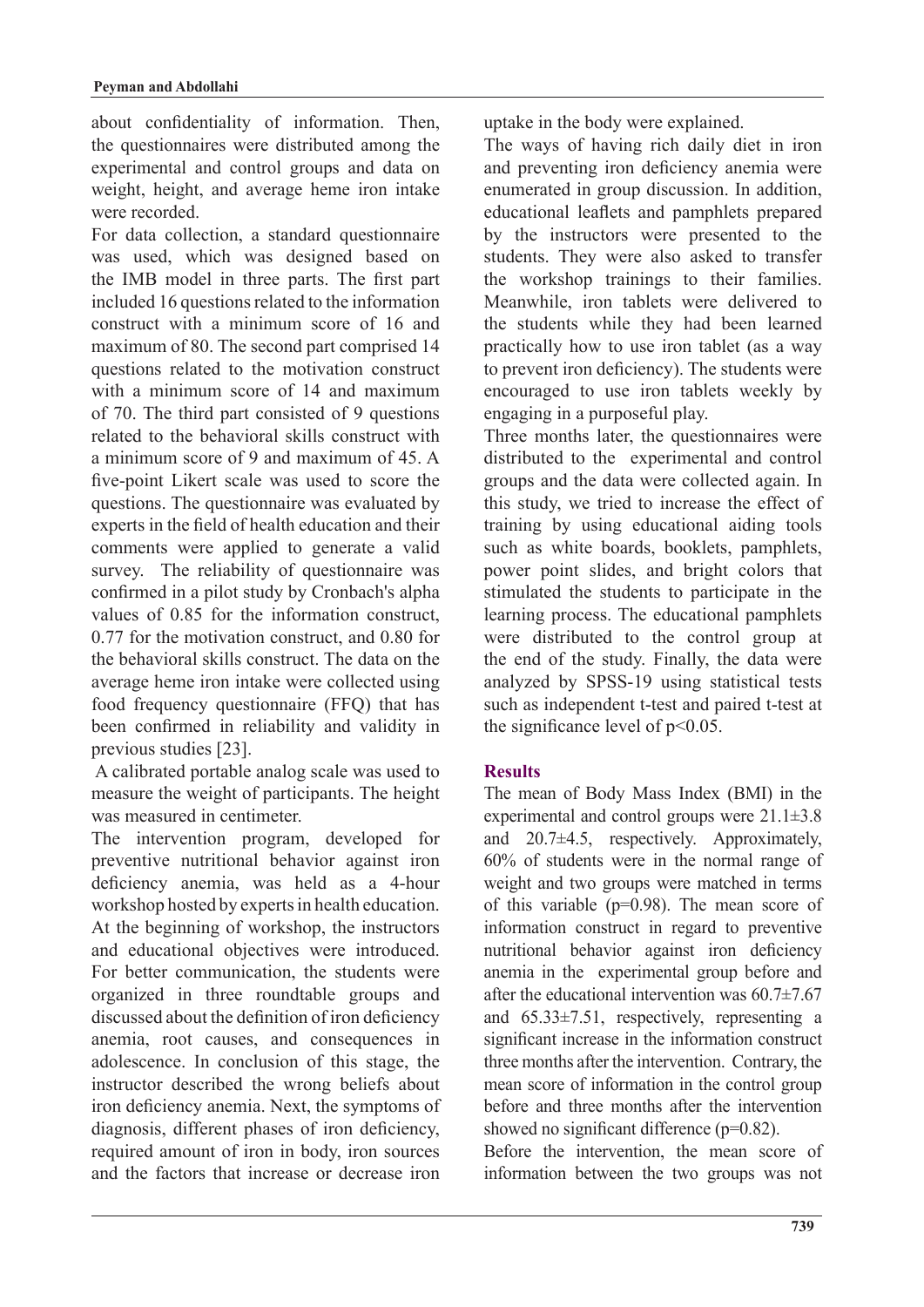significantly different. Three months after the intervention, however, the two groups were significantly different with respect to this construct  $(p<0.001)$ .

The mean score of motivation construct between before and three months after the intervention was significantly different in the experimental group and significantly not different in the control group  $(p=0.9)$ . The results of paired t-test showed that the experimental and control groups before the intervention were equal in terms of behavioral skills ( $p=0.45$ ). The mean score of behavioral skills in the experimental group increased after the intervention and showed a significant difference from the mean score obtained in the control group (Table 1).

*Table 1 Comparison of mean score of information, motivation, and behavioral skills in female students in regard* to the prevention of iron deficiency anemia before and after the educational intervention in the experimental and *control* groups

|                             | Variable                                 | Experimental<br>group | Control group    | Independent<br>t-test |
|-----------------------------|------------------------------------------|-----------------------|------------------|-----------------------|
| Information                 | Before intervention<br>$M\pm SD$         | $60.7 \pm 7.67$       | $60.33 \pm 6.97$ | $p=0.785$             |
|                             | 3 months after intervention<br>$M\pm SD$ | $65.33 \pm 7.51$      | $60.57\pm 6.59$  | p<0.001               |
|                             | p-value (Paired t-test)                  | < 0.001               | $=0.821$         |                       |
| Motivation                  | Before intervention<br>$M\pm SD$         | $45.28 \pm 9.18$      | $45.18 \pm 8.29$ | $p=0.95$              |
|                             | 3 months after intervention<br>$M\pm SD$ | $48.78 \pm 9.24$      | $45.03\pm8.28$   | p<0.01                |
|                             | p-value (Paired t-test)                  | < 0.001               | $=0.90$          |                       |
| <b>Behavioral</b><br>skills | Before intervention<br>$M\pm SD$         | 24.85 ± 7.94          | $24.38 \pm 5.39$ | $p=0.696$             |
|                             | 3 months after intervention<br>$M\pm SD$ | $37.08 \pm 7.04$      | $24.97 \pm 3.94$ | p<0.01                |
|                             | p-value (Paired t-test)                  | < 0.001               | $= 0.453$        |                       |

The daily average of iron required in adolescent girls aged 9-18 has been determined as 10 mg that 10 percent of total iron intake should be as heme-iron

The amount of iron in the diet of students between the experimental and control groups was not significantly different before the intervention. On the contrary, three months after the intervention, the amount of iron in the diet of the experimental group and the control group was drastically different  $(Table 2).$ 

**Table 2** Comparison of the mean iron intake (mg/d) by female students before and after the *educational intervention in the experimental and control groups* 

| Experimental<br>group<br>$M\pm SD$ | Control group<br>$M\pm SD$ | Results of<br>independent<br>t-test |
|------------------------------------|----------------------------|-------------------------------------|
| $0.9 \pm 0.72$                     | $0.9 \pm 0.72$             | $p=0.98$                            |
| $1.42 \pm 0.82$                    | $0.9 \pm 0.72$             | p<0.001                             |
| p<0.001                            | $p=0.935$                  |                                     |
|                                    |                            |                                     |

### **Discussion**

Promoting community nutritional awareness through nutrition education is a must in order to reduce malnutrition in developing countries such as our country, Iran. Nutrition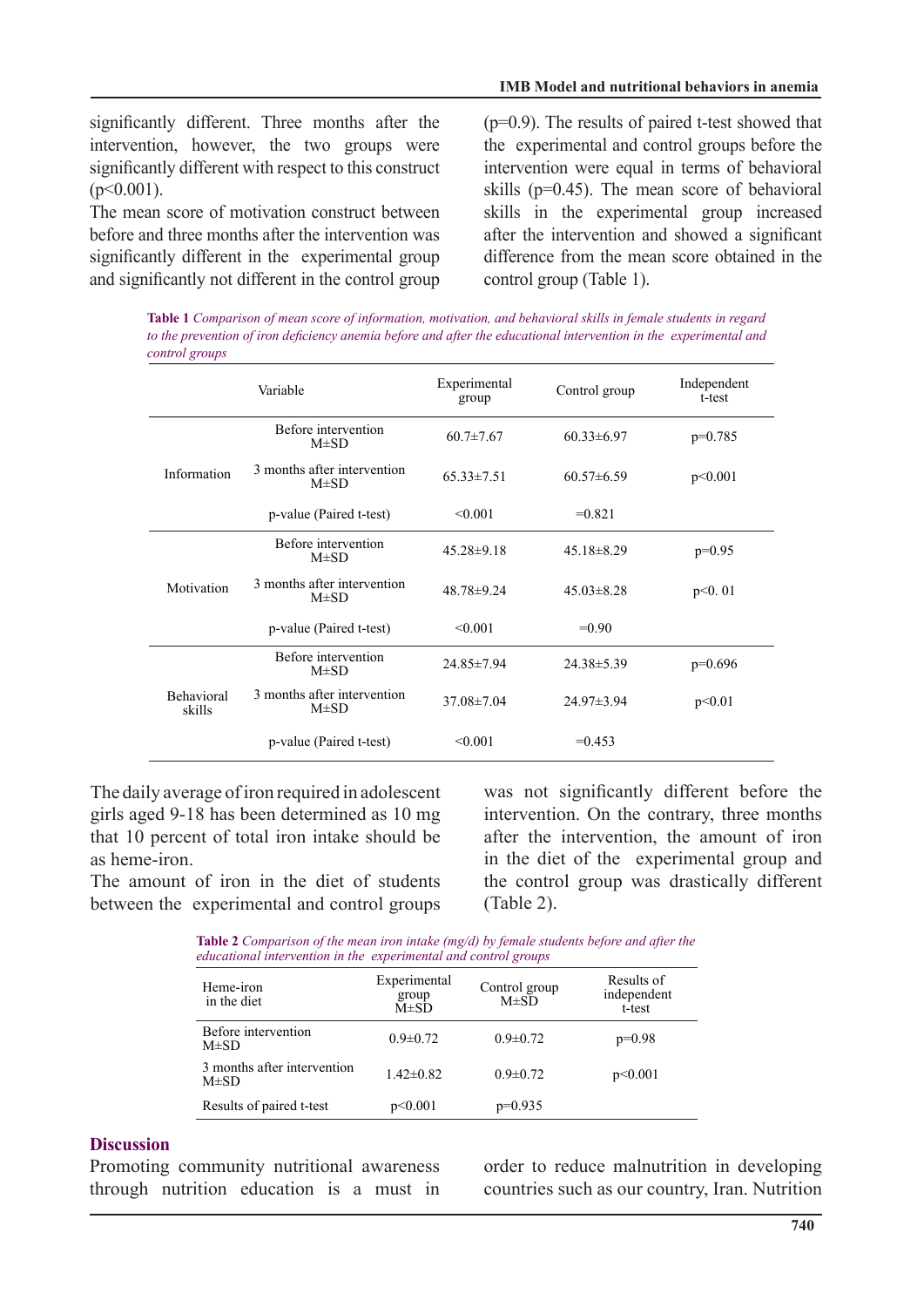education as a part of health education depends on selecting an appropriate model in the first step of planning a training program  $[24]$ .

Four behavioral models have been commonly used for nutrition education in previous studies including health belief model, stages of change model, theory of reasoned action, and social cognitive theory which have been used by Hassan et al. [25], sun et al. [26], Jalili et al. [1], Noronaha et al. [27], and Sharifirad behavioral skills (IMB) model theoretically et al. [28]. The information-motivationhas been developed to change behavior.

benefit and multi-factorial approach to change Overall, the IMB model takes a more costbehavior than the other models. The most of models do not take into account specific relationships among key constructs, indicating no predictive validity with critical constructs, or are missing constructs that are central to understanding and eliciting health-related behavior change. Finally, the application of IMB leads educators to explicit points to target the desired changes in individuals.

The IMB behavior change theory has been successfully employed to practically educate health behaviors including human immunodeficiency virus and acquired immune deficiency syndrome (HIV/AIDS) prevention [29], adherence to medication  $[30]$ , breast self-examination [31], self-care in diabetes [32], and beverage consumption in children .[33]

The advantages of IMB over other behavior change models highlight the reasons behind choosing IMB for this research. The difference between this model and other behavior change models, commonly emerged in the nutrition education literature, is that IMB does not assume decision making a linear process. Instead, IMB postulates that behavioral influences are resulted from the interaction of constructs that some of them directly influence the behavior outcome [22].

In this study, a significant increase in the mean scores of information, motivation, and behavioral skills about nutrition was obtained after the intervention to prevent iron

deficiency anemia in the experimental group, which reflects the effect of the educational intervention. Shell Duncan and McDate [34] showed that making a change in eating habits and using iron-rich foods are the perfect solution for improving related indices in anemia-suffered patients [34].

In the present study, three months after the intervention, the mean amount of heme-iron intake from food sources increased in the intervention group. The findings of other surveys based on the IMB model also indicate the effect of this model in improving behavior. For example, the results of Anderson et al [35] study on the use of condoms to prevent sexually transmitted diseases, Malek Gugan et al [36] on glycemic control in patients with type II diabetes, and Mita et al on the school  $[37]$  are in the same direction. In consumption of fruit and vegetables in prethe study of Zhu et al on smoking tendency among 16,500 high school students based on the IMB model, a correlation between the constructs of the model was obtained, which is similar to the results of the present study .[38]

The findings of present study suggested that nutritional behaviors in order to prevent iron deficiency anemia in adolescent girls were improved as a result of intervention based on the IMB model. Therefore, it is recommended to develop educational programs to prevent common diseases such as iron deficiency anemia in the national health system to be presented to the students in schools.

Although the current research showed the effect of the information, motivation, and behavioral skills model to change nutrition behavior, it encountered limitations. One limitation was related to the self-reporting questionnaires, which could undermine the quality of data gathered. Also, the final evaluation of the designed and implemented program (posttest) was performed 13 weeks after accomplishing the intervention. It is recommended for future studies to evaluate the behavior change in longer follow-up time.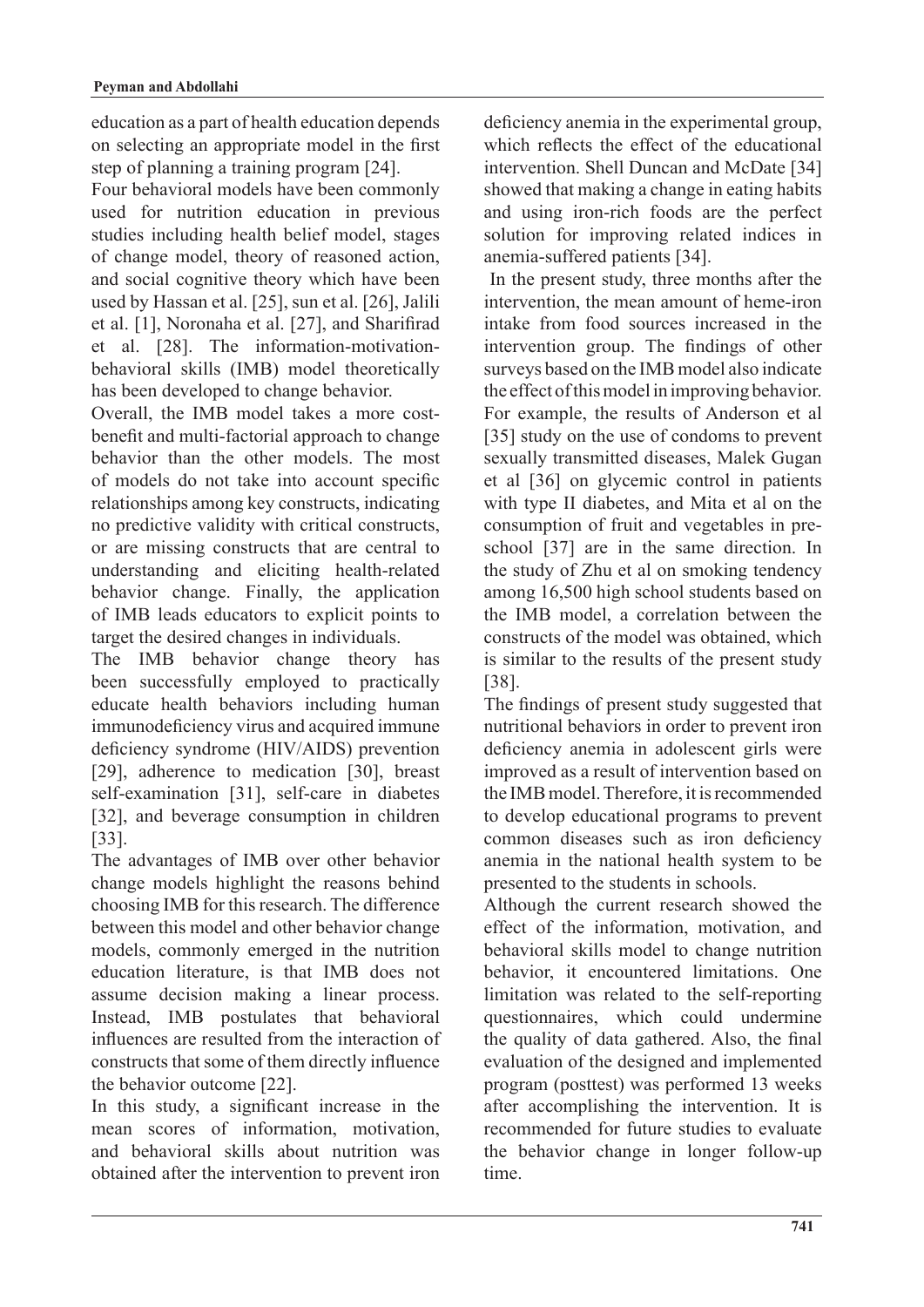## **Conclusion**

An accumulation of evidence is needed to allow for the identification of critical targets for prevent iron deficiency anemia interventions for different populations.

Planning an education based on the information. motivation, and behavioral skills (IMB) model positively affected all the aspects required to create a healthy behavior. Future qualitative and quantitative research to determine the kinds of information and motivation that may be most influential to health behavior adoption is needed. In conclusion, this study shows that consistent with the IMB model, information, personal motivation, and social motivation are important critical prerequisites to performing nutritional behaviors in anemia.

The findings characterize the key elements for prevention anemia and indicate that in addition to knowledge, nutritional behaviors education programs should to target personal and social motivation effect behavior change.

Our results also lend support to the growing body of literature and recommendations of tailoring health promotion interventions to the knowledge and motivation needs of student. Based on the findings of this study and consistent with the IMB model, providers and educators need to first be aware of student' levels of knowledge and motivation and then tailor educational programs accordingly

### **Acknowledgements**

The authors would like to gratefully acknowledge Dr. Ismaili and Dr. Mohaddes as well as the school officials and students for their kind contribution in this study.

## **Contribution**

Study design: NP, MA Data collection and analysis: MA Manuscript preparation: MA

## **Conflict of Interest**

"The authors declare that they have no conflicting interests."

## **Funding**

The author  $(s)$  received financial support for the

research from the research deputy of Tarbiat Modares University.

### **References**

1- Jalili Z, Faghihzadeh S, Heydarnia AR, Hazaveei MM, Sadat Hashemi SM. Using the precede model for causal analysis of mothers' preventive behaviors in Iron deficiency anemia of children aged 1-5 years old. Journal of Kerman University of Medical Sciences2002;  $9(2):$  93-101.

2- World health organization. Iron deficiency anemia, assessment, prevention and control: a guide for programmer managers. 2001. Available at URL: http:// www.who.int/nutrition/publications/micronutrition/ anemia iron deficiency/WHO NHD 01.3/en/. Accessed April 11, 2016.

3- Vahidinia AA, Shamse vala S. Study on Iron as well as Iron-deficiency anemia in pregnant women of Hamadan city. Journal of Ilam University of Medical Sciences<sub>2003</sub>; 11(38,39): 9-16.

4- Alhany F. Designing and evaluation of family centered empowerment model in prevention of iron deficiency anemia [dissertation]. Tehran: Tarbiat Modares University 2003; pp: 280.

5- Mehrabian F, Valipour R, Kasmaei P, Afrkar Roshan Z, Mahdavi Roshan M. Survey status and nutritional behavior to prevention of iron deficiency anemia among high school girls in Babol city. Journal of Nursing and Medwifery Urmia University of Medical Sciences2014;  $11(12): 1015-23.$ 

6- Rasaei B, Keshavarz A, Gazaeri A. Survey of quality of nutrition regime according to density of calcium and iron in seven states of Iran. *Iranian Journal of Health* 1992; 1-4(28): 47-54.

7- Jarrah SS, Halabi JO, Bond AE, Abegglen J. Iron deficiency anemia (IDA) perceptions and dietary iron intake among young women and pregnant women in Jordan. J Transcult Nurs 2007; 18(1): 19-27.

8- Meng L, Liu J, Zhang J, Wang C, Man Q, Li L. Effect of dietary factors on anemia among rural elderly women in south-west china: a case-control study. Public Health Nutr<sub>2009</sub>; 12(9): 1540-7.

9- Khagavi Shogaei K. Survey of nutritional function of pregnant women in Tehran city and compare with food guideline for pregnancy period. Journal of Shahed University2005; 7(26): 29-32.

10- Esfarjani F. Study of effect of nutrition education program on nutritional knowledge and practice of Youth girls. *Pejohande* 2004; 9(1): 21-8.

11- Gillespie S. Major issues in the control of Iron deficiency. Translated by: Esmaeili M, Rashidi A. Tehran: Oloom Keshavarzi; 1998. pp: 1-104.

12- Nutrition education and promotion: the role of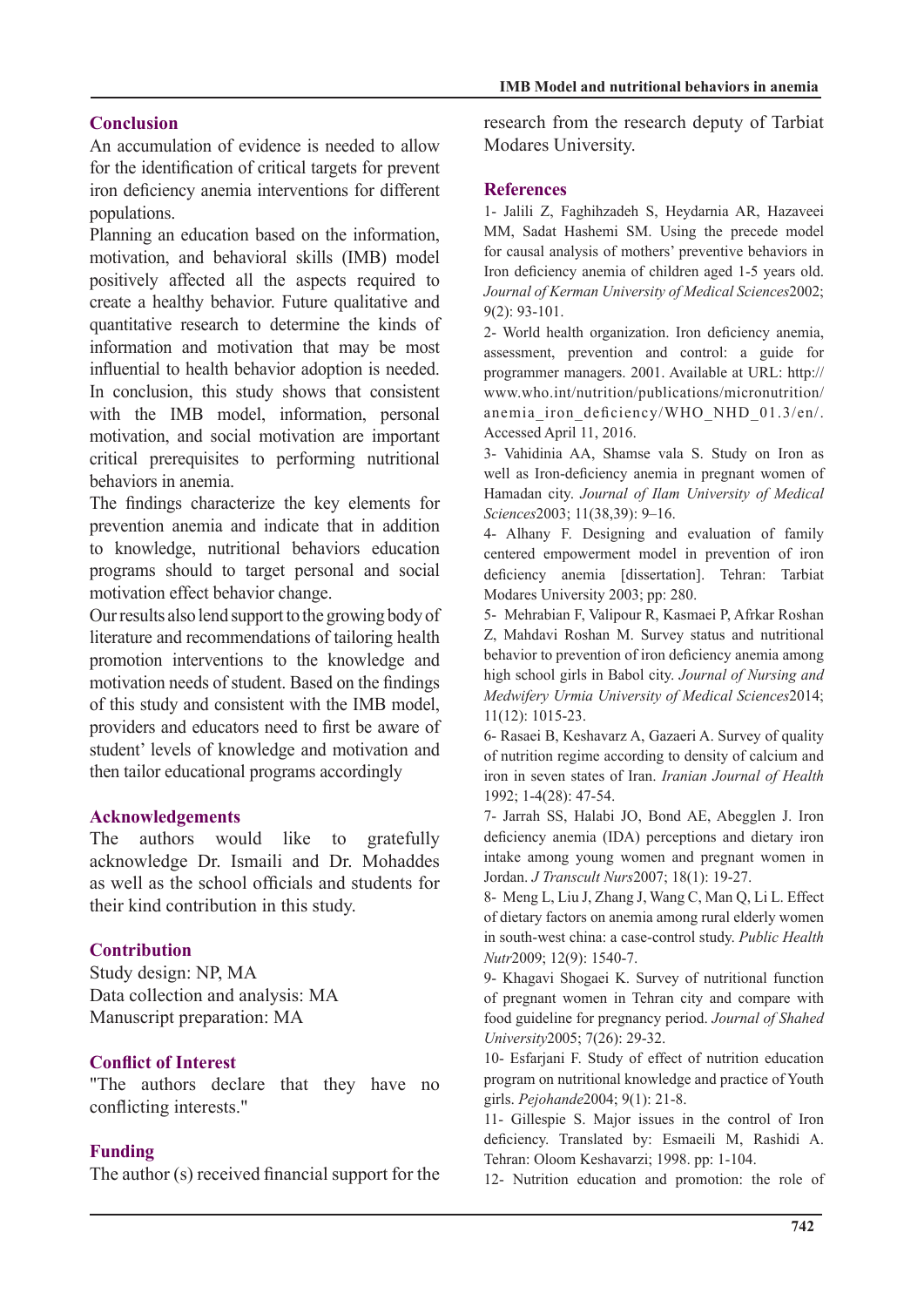FNS in helping low-income families make healthier eating and lifestyle choices: a report to congress. Food and Nutrition Service Office of Research and Analysis. Available at URL: http://www.fns.usda.gov/sites/default/ files/NutritionEdRTC.pdf. Accessed 3 March 2010.

13- Nazari M, Hidarnia A, Niknami S, Babaei G, Ghahramani L. Evaluation health education on nutritionbehavior in primary school girls. Daneshvar Medical Journal 2005; 61: 65-70.

14- Hazavehei SMM, Pirzadeh A, Entezari MH, Hasanzadeh A. The effect of educational program based on BASNEF model on the nutritional behavior of students. Zahedan Journal of Research in Medical Sciences2011;  $13(1): 23-29.$ 

15- Stang J, Story M, Kalina B. Nutrition education in minnesota public schools: perceptions and practices of teachers. *J Nutr Educ* 1998; 30(6): 396-404.

16- Azad- Bakht L, Mirmiran P, Momenan AA, Azizi F. Knowledge, attitude and practice of guidance school and high school students in district-13 of Tehran about healthy diet. Iranian Journal of Endocrinology and Metabolism2004; 5(4): 409-16.

17- Taslimi TM, Djazayeri SA, Keshavarz SA, Sadrzadeh YH, Rahimi A. Comparison of the effectiveness of two nutrition education methods on the nutritional knowledge, attitude and practice of first-grade schoolgirl students in Tehran. Journal of School of Public Health and Institute of Public Health Research 2004; 2(4): 69-78.

18- Hamayeli MH, Mirmiranl P, Alaiin F, Azizi F. Changes in nutritional knowledge, attitude, and practices of adolescents in district 13 of Tehran after 4 years of education Iranian. Journal of Endocrinology and Metabolism2009; 11(3): 235-43.

19- Huchting K, Lac A, La Brie JW. An application of the theory of planned behavior to sorority alcohol consumption. Addict Behav2008; 33(4): 538-51.

20- Dehdari T, Heidarnia AR, Ramezankhani A, Sadeghian S, Ghofranipour F, Etemad S. Planning and evaluation of an educational intervention program to improve life surgery according to PRECEDE-PROCEED model. quality in patients after coronary artery bypass graft-Journal of Birjand University of Medical Sciences2009;  $15(4): 27-38.$ 

21- Amico KR, Barta W, Konkle-Parker DJ, et al. The information motivation-behavioral skills model of ART adherence in a deep south HIV-positive clinic sample. AIDS Behav2009; 13(1): 66-75.

22- Holliday R. A boyle, anemia prevention: development of a theory-driven nutrition education measurement instrument [dissertation]. Connecticut: University of Connecticut  $2011$ ; pp: 196.

23- Ebrahimi-Mameghani M, Behroozi-Fared-Mogaddam A, Asghari-Jafarabadi M. Assessing the reliability and reproducibility of food frequency questionnaire and identify major dietary patterns in overweight and obese adults in Tabriz, Iran. Journal of Mazandaran University of Medical Science 2014; 23(2): 46-57.

24- Glanz K, Rimer BK. Theory at a glance: a guide for health promotion practice, national cancer institute. national institutes of health; 2005. (NIH publication 05-3896). Available at URL: http://www.cancer.gov/ cancertopics/cancerlibrary/theory.pdf. Accessed March 2012. 7,

25- Hassan AE, Kamal MM, Fetohy EM, Turky GM. Health education program for mothers of children suffering from iron deficiency anemia in United Arab Emirates. *J Egypt Public Health Assoc* 2005; 80(5-6): 525-45.

fortified soy sauce consumption intention: application 26- Sun X, Guo Y, Wang S, Sun J. Predicting ironof the theory of planned behavior and health belief model. *J Nutr Educ Behav* 2006; 38(5): 276-85.

27- Noronha JA, Bahaduri A, Bhat HV, Kamath A, Interventional study to strengthen the health promoting behaviors of pregnant women to prevent anemia in southern India. *Midwifery* 2013; 29(7): 35-41

28- Sharifirad G, Golshiri P, Shahnazi H, Shakouri S, Hassanzadeh A. PRECEDE educational model for controlling iron deficiency anemia in Talesh, Iran. Journal of Pakistan Medical Association 2011; 61(9): 862-5.

29- Robertson AA, Stein JA, Baird-Thomas C. Gender differences in the prediction of condom use among incarcerated juvenile offenders: Testing the information motivation-behavior skills (IMB) model. J Adolesc Health 2006; 38(1): 18-25.

30- Fisher JD, Fisher WA, Amico KR, Harman JJ. An information-motivation behavioral skills model of adherence to antiretroviral therapy. *Health* Psychol2006; 25(4): 462-73.

31- Misovich SJ, Martinez T, Fisher JD, Bryan A, Catapano N. Predicting breast self-examination: a test of the information-motivation-behavioral skills model. J Appl Soc Psychol 2003; 33(4): 775-90.

32- Osborn CY. Using the IMB model of health behavior change to promote self-management behaviors in Puerto Ricans with diabetes [dissertation]. Connecticut: University of Connecticut 2006; pp: 176. 33- Goodell LS, Amico KR, Pierce MB, Ferris AM. An information-motivation-behavioral skills model for child sweetened beverage consumption. *J Nutr Educ* Behav2012; 44: 240-5.

34- Shell-Duncan B, Mc Date T. Cultural and environmental barriers to adequate iron Intake among northern kenyan schoolchildren. Food Nutr Bull2005;  $26(1)$ : 39-48.

35- Anderson ES, Wagstaff DA, Heckman TG, et all. Information-motivation-behavioral skills [IMB] model: